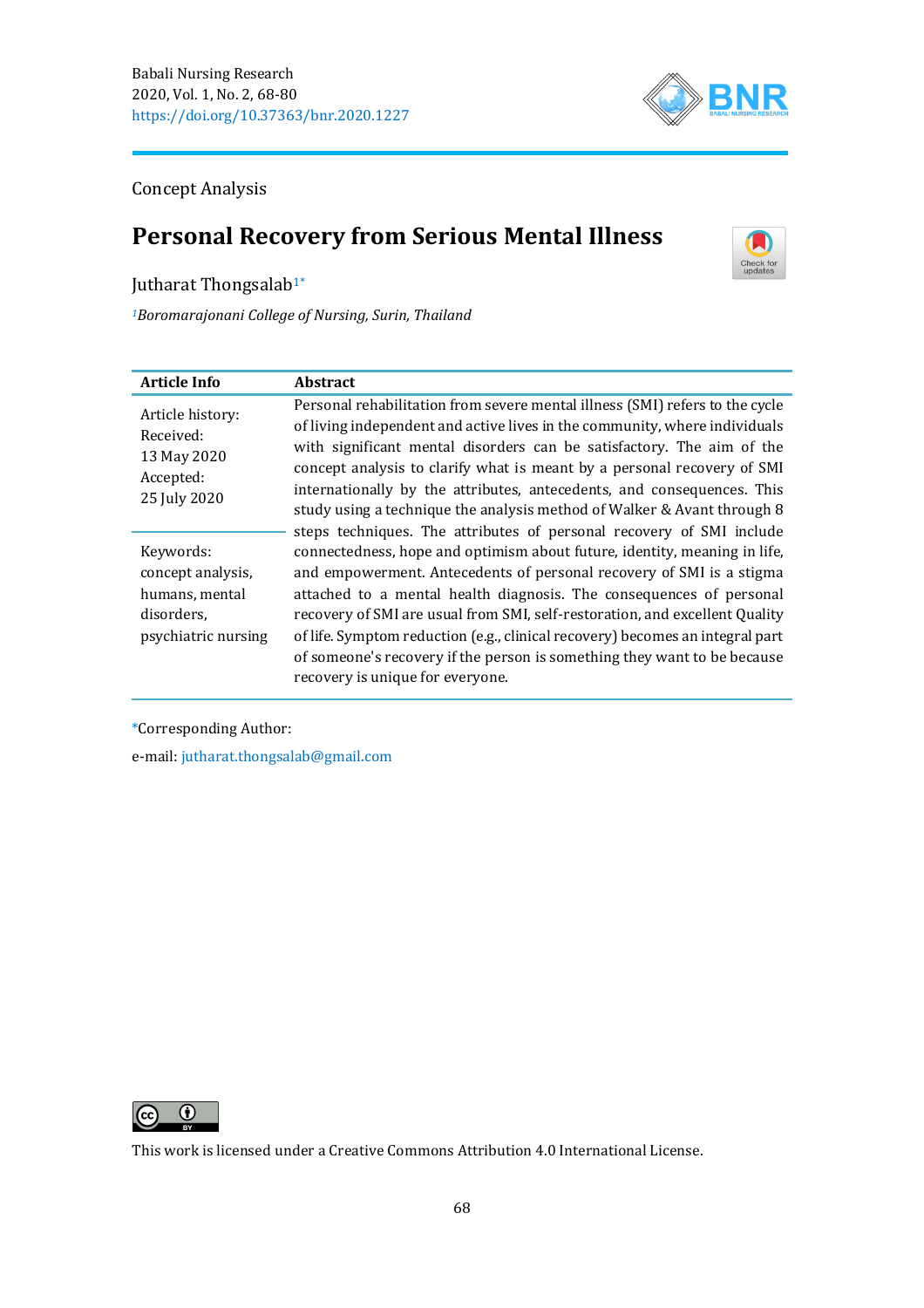#### **INTRODUCTION**

When patients accept the diagnosis of mental illness, the typical reaction is to ask when they will recover. Recovery to the person is generally taken to mean being restored to one's former state [1]. Especially with severe mental illness (SMI), which is considered to be chronic and disabling diseases that deteriorate in the course of life by most healthcare providers [2, 3]. Thus, with SMI, the answer is usually one of uncertainty because health providers may not consider such a state as recovery.

Generally used in medical conditions in terms of "recovery" has the illumination of return to the normal state of health before the mental illness. It refers to the reversal symptoms and recovery of full independence and the ability to lead a normal life [4]. Health care providers meet the same targets, or mental health practitioners is a return to a premorbid condition or what is now considered "clinical rehabilitation" [5]. The user dimension (patient and caregiver) has the other type of rehabilitation, is about living a successful, positive, and contributing life, despite disease-related constraints, differs between people. The empirical evidence is higher than the global prevalence levels, which is called "personal recovery" [5]. The move from the historical viewpoint of mental illness to an optimistic outlook and conviction that people will change and support the personal rehabilitation process has created new policies and resources [6]. Hence, the clinical recovery understanding only is not enough to care for the patient with SMI.

Recovery is a multidimensional concept [7]. In addition, particular recovery concern

with patients' ability to live a favorable, dignified, and meaningful life [6]. They are essential aspects of patient rehabilitation and are also the primary purpose of care for mental illness. A useful life should consider as the primary focus of personal redemption. Health providers face to difficult consider personal recovery, which complexes in understanding because these are different beliefs, values, emotions, aspirations, abilities, and responsibilities to achieve a happy, positive, and successful way of life, despite the potential limitations of illness. [7]. Health providers need a clear definition of personal recovery to identify the goals of care for people with SMI and help to plan to inform patients and the public of the duration and steps to proceed towards recovery.

Therefore, to clarify meant personal recovery of SMI by the attributes, antecedents, and consequences, the authors explore the determine a specific definition of the personal recovery of SMI and what are the attributes, antecedents, and consequences of personal recovery of SMI. The concept analysis of the personal recovery of SMI using Walker & Avant [8] method was never done before. It would help the health providers have an understanding in the same direction in personal recovery and focus on promoting their recovery. Furthermore, it crucial to the development of psychiatric nursing knowledge and will be useful in future research.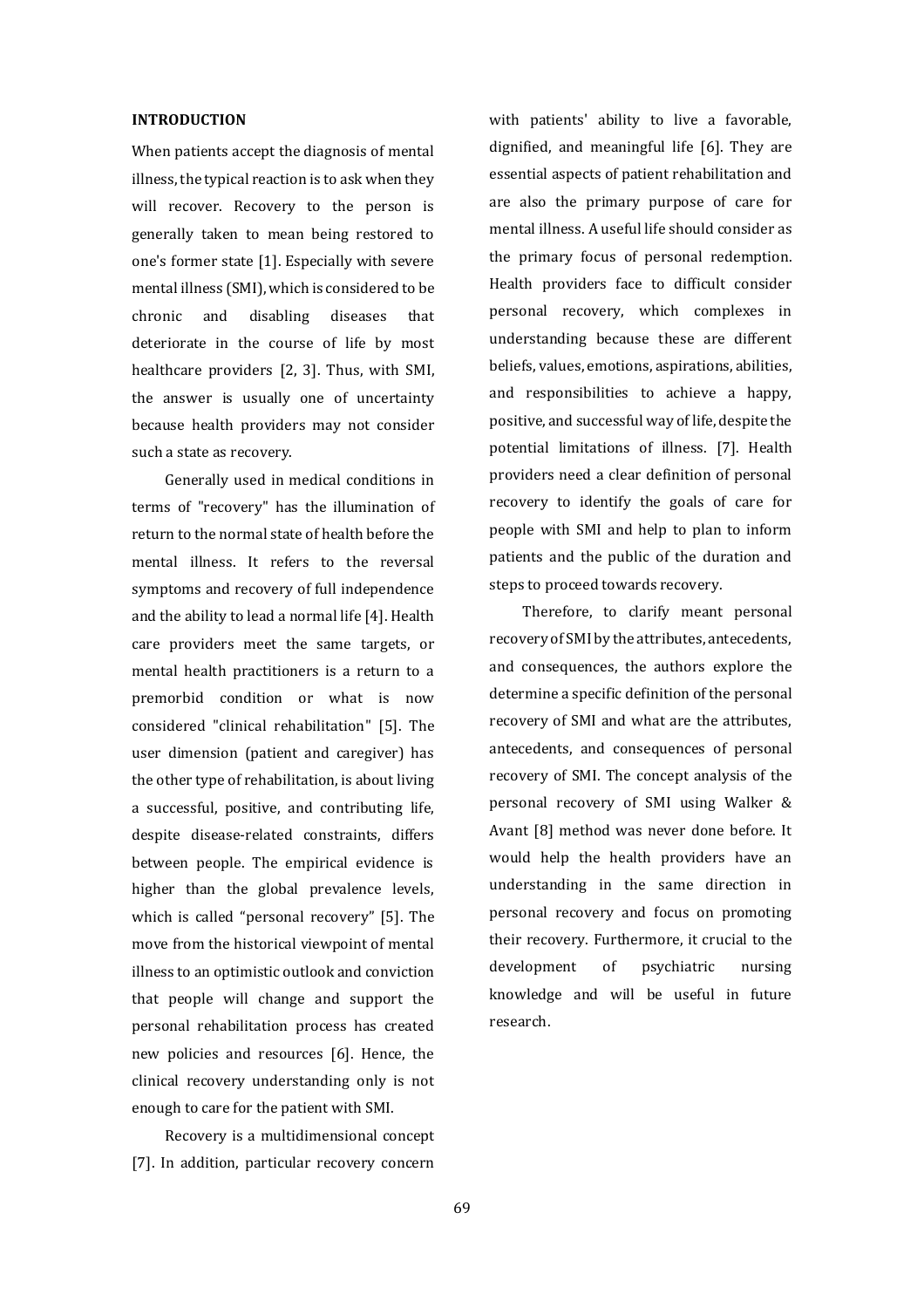# **DEFINITION OF PERSONAL RECOVERY OF SMI**

#### *Recovery*

The Oxford English Dictionary traces the roots of the recovery term from recoverie (Anglo-Norman French) that meaning to 'return'. It provides sense to the process of getting better after an illness, injury, etc. [9]. The LONGMAN Advanced American Dictionary ("Recovery," noun) provides a nearly identical definition [10]. Additional meaning, as follows 1) to return a reasonable condition after trouble or difficult situation; 2) To have everything back that was stripped from you, lost or nearly ruined; 3) to get back the amount of money that you have spent or that you have lost; 4) to get back the ability of control your feelings or your body again after not being able to. The Merriam-Webster Online Dictionary defines "the process of combating a disorder or perceived problem" [11].

#### *Personal*

The Oxford English Dictionary (offline application mode) personal word from Latin' personals' that came from 'persona' that is related 'person' [9]. The LONGMAN Advanced American Dictionary ("Recovery," adjective) [10] and The Merriam-Webster Online Dictionary provides a nearly identical definition[11]. It presents a description used to emphasize that something is done, know, experienced, felt, etc. by you. It concerns one's private life, relationships, and emotions rather than one's career or public life.

#### *Personal Recovery*

In 1993 William Anthony [12], professor and a leader in recognizing the progressive ramifications of the mental health care rehabilitation project put forward the most commonly used concept of rehabilitation; defines:

"a deeply personal, unique process of changing one's attitudes, values, feelings, goals, skills, and/or roles. It is a way of living a satisfying, hopeful, and contributing life even within the limitations caused by illness. Recovery involves the development of new meaning and purpose in one's life as one grows beyond the catastrophic effects of mental illness."

In 2008, Agnes Higgins [12] states personal recovery defines as an entity in the light of their desires, dreams, and abilities. In 2009, With this new interpretation, Mike Slade, a clinical psychologist, and mental health researcher used the word 'clinical recovery' to differentiate between the conventional meaning of recovery as symptom relief and personal recovery [1] He suggests that while the clinical improvement of patients focuses on removing symptoms and restoring to the prior shape of health, own recovery indirectly related to symptom relief. Instead, personal healing is seen as a highly personal and unique mechanism by which individuals were suffering from mental health problems. We use their strengths and opportunities in their lives to build a positive identity and a life that is emotionally rewarding even though we continue to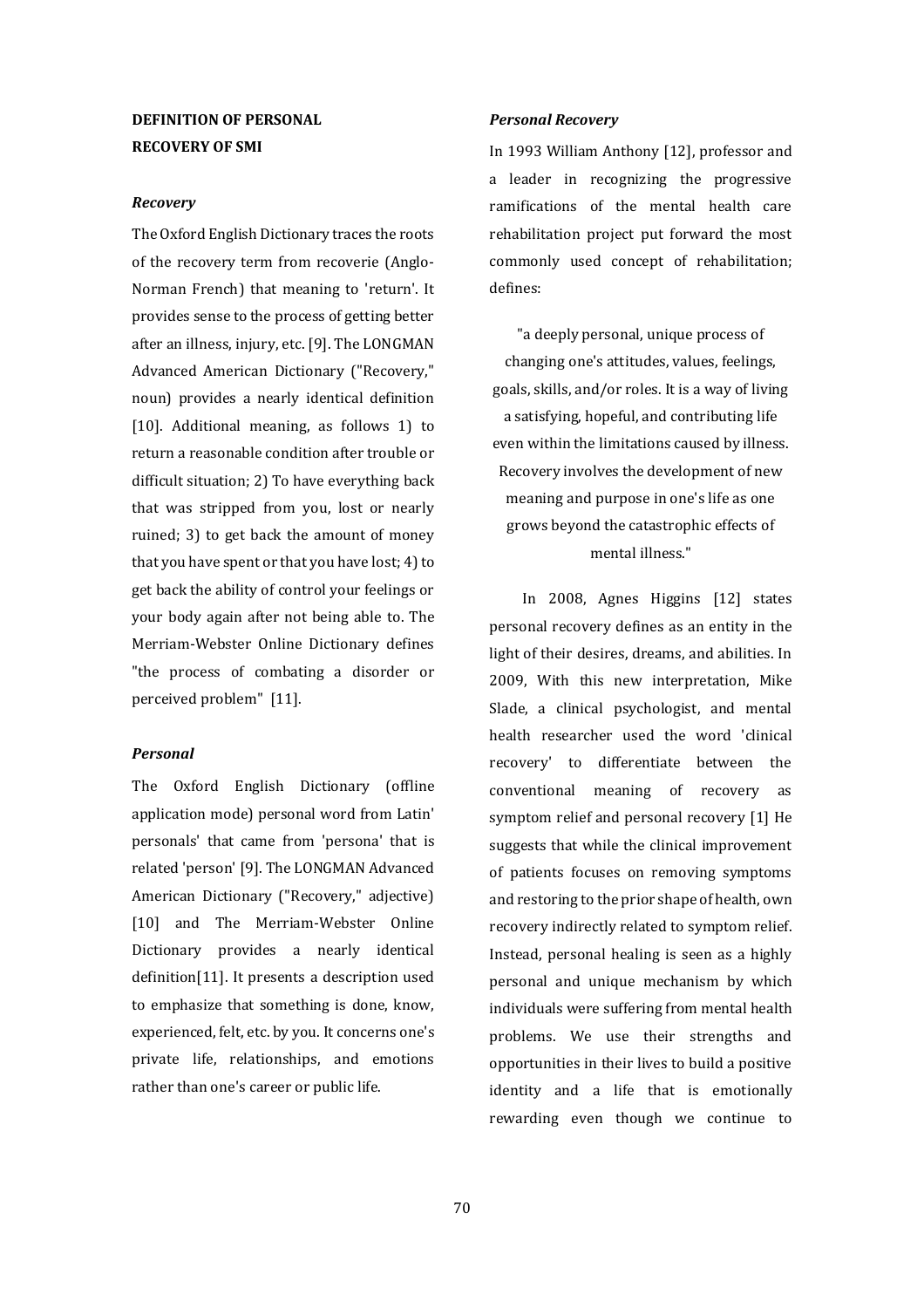encounter problems; or more succinctly, "recovery means living as well as possible".

#### *SMI*

Kraeplin and Bleuler [13], first described the severe and chronic psychotic mental disorder in the late nineteenth century. They described the conditions as unrelenting and progressive diseases that have a grim prognosis. Evidence of recovery and rehabilitation has emerged, with numerous research in the last 30 years refuting the frequent claim that severely mentally disabled individuals are doomed to a life of illness and disorder.

At present, SMI has been identified by the Substance Abuse and Mental Health Service Administration as an individual 18 years or older with medical, behavioral, or emotional illness in the past year and led it to functional disability. [14].

#### *Personal Recovery of SMI*

In 2008, Silverstein and Bellack [15] reviewed the literature on recovery from SMI. They acknowledged that various interpretations of the idea of rehabilitation were the primary obstacle to the rehabilitation analysis. The 'recovery from' and 'recovery in' delimitations have been used to boost the conceptual consistency. The first concept of mental disorder recovery comes from more than 30 years of longitudinal clinical studies which have shown that improvement is just as natural, if not more than gradual regression. The second concept of healing is that of the Recipient of Mental Well-being. Alternatively, it refers to an individual's right to self-determination and involvement in community life after a chronic

mental disorder [16] and more recently using words like "health recovery" and "recovery of the individual."

Shepherd, Sanders, Doyle, and Shaw's literature on the experience of personal recovery from people with personality disorder found that symptomatic remission was very common, especially in those with BPD. Still, personal and social rehabilitation has been relatively low. Three themes have been identified: protection and containment as a prerequisite for recovery, social networks, and autonomy in the recovery process, and identity building as a process of transition [17]. Specific supportive treatment work may be tailored to alleviate stigmatization encountered at interpersonal and social rates—the production and provision of successful methods of recovery support. Then, establishing and sustaining positive methods of rehabilitation because it is very dynamic over time [6], [18].

Personal recuperation varies from each individual, and common characteristics are hard to define. Various scholars have ideas of personal healing as well. Therefore, personal recovery of SMI is the process of getting better from functional disability for returning to a reasonable condition of individuals who have been diagnosed with a mental, behavioral, or emotional disorder. The functional impairment is that significantly interferes with major life, including necessary daily living skills resources, social, family, and vocational/educational functioning.

## *Personal recovery: Related concepts*

In the search for the use of personal recovery of SMI concepts by reviewing both general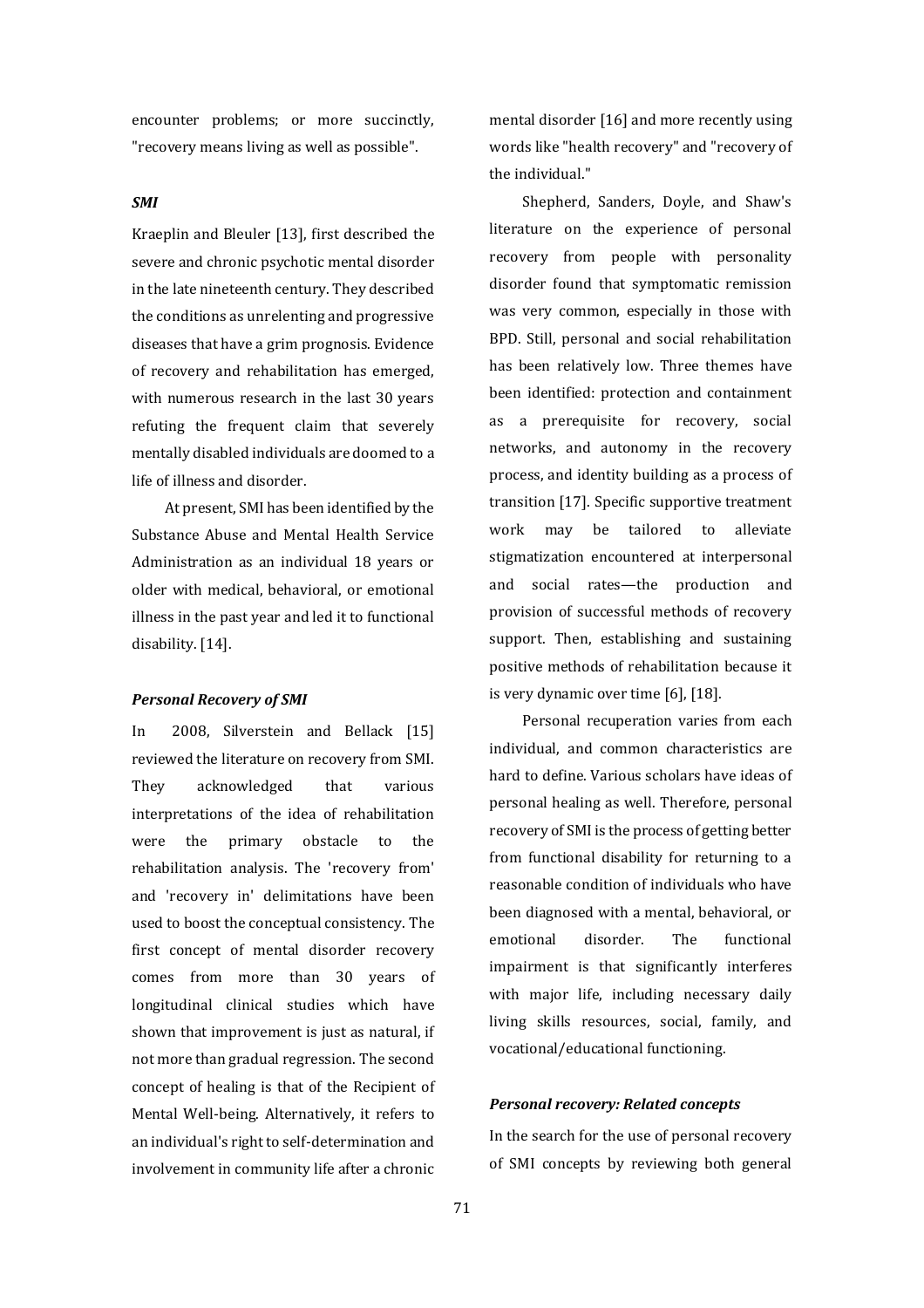literature and studies are collected in various disciplines, both in non-healthcare groups and health care groups. This concept used in health care groups such as medical, forensic, Psychology, Social Welfare, and Nursing as follows. Quantitative psychiatric/medical treatment trials measure symptom duration, adherence to the drug, and scoring on several functional assessment scales. It concluded that the sizes of validated indicators for recovery from SMI most commonly employed by clinicians do not represent the recovery prospects of consumers. Many disciplines, like psychology, nursing, and social work, apply to recovery without taking into account symptoms or diagnosis and then look for evidence from customers living a socially inclusive life [13]. Making rehabilitation remains one of the most frequently debated facets of mental well-being worldwide and is an integral part of the ambitious mental health action plan 2013–2020 of the World Health Organization [19], which leads to has research and generated new guidelines, policies, and services.

Recovery includes the emergence of new significance and intent in one's life as one evolves beyond the mental illness's devastating consequences. Therefore, personal recovery requires an ongoing cycle of improvement and rearranged an individual's life; in other words, "resilience". Resilience is the ability to resist and/or dissipate, to remain unchanged or undisturbed after intensive forces that can cause others to break. One's innate selfhealing and self-righting tendencies help one to carry on with life as per usual without

experiencing the predicted adverse health and mental health effects.

Resilience can define as self-recovery when one first breaks down (causing the disturbance in functioning) as a result of stressors, but then learns to resolve or tolerate the broken spots and strengthens oneself that will never break again. Hence, the recovering individual, though not invulnerable to stressors, remains capable of deploying reserve resources to help oneself cope with life effectively. Nevertheless, a person's ability to turn disaster into a growth opportunity is known as resilience.

# **DEFINING ATTRIBUTES**

Determining critical attributes of a concept is the heart of concept analysis, and it can appear from repeating characteristics in all literature [8]. Thus, essential attributes of the "Personal Recovery of SMI" are those characteristics of the concept which repeatedly appear consistent and can be summarized, as follow.

Apart from the content above, regarding the definition of personal recovery, which helps to determine critical attributes. There is one study accepted and widespread. A study by Leamy et al. reviewed the personal recovery to constructs a framework [7]. They found an essential part of personal recovery, including recovery drive, level, and process. The most critical part of the research is the recovery process. They are connectedness, hope, identity, meaningful, and empowerment.

Certain personal healing elements, like hope, pillars and treatment prerequisites, and other results. This also indicates that in people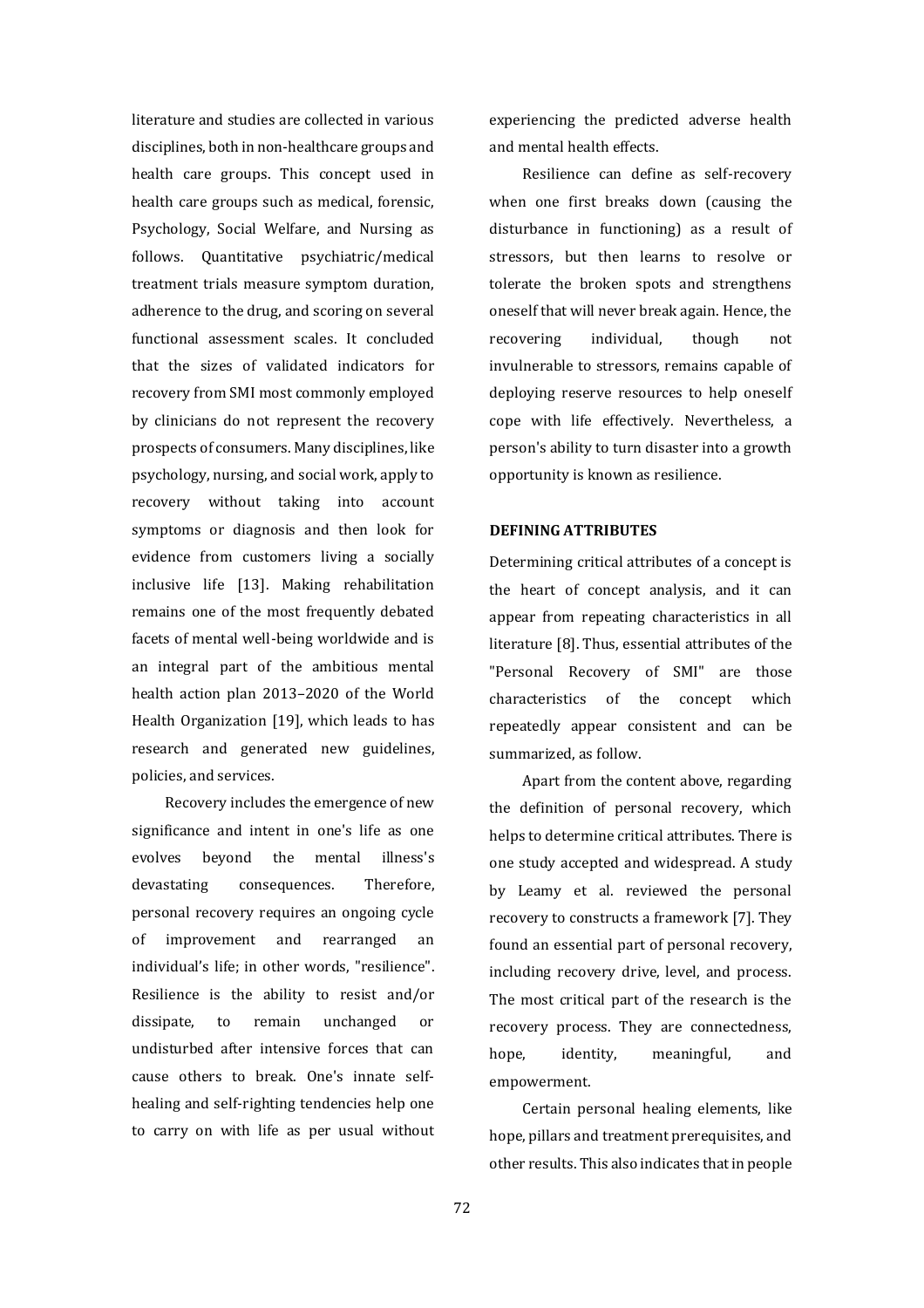with schizophrenia, personal rehabilitation is a protective factor against suicidal ideation. Personal recovery is different for each person and difficult to describe the attributes of a concept.

# **Table 1**

Defining Attributes of Personal Recovery of SMI.

| <b>Defining</b><br><b>Attributes</b> | Sub-attribute                                                                                                                                                                                                        | <b>Definition</b>                                                                                                                                                                                                                                                                                                                             |
|--------------------------------------|----------------------------------------------------------------------------------------------------------------------------------------------------------------------------------------------------------------------|-----------------------------------------------------------------------------------------------------------------------------------------------------------------------------------------------------------------------------------------------------------------------------------------------------------------------------------------------|
| Connectedness                        | Peer support and support<br>٠<br>groups<br>Relationships<br>$\bullet$<br>Support<br>Being part of the community                                                                                                      | Getting good connections and being<br>related to other people in positive ways.<br>The alliance includes support between<br>mental-health<br>individuals<br>with<br>work<br>experience,<br>partnerships,<br>friendships, and relatives. There are<br>also critical positive links between<br>health care workers and community<br>engagement. |
| Hope and<br>optimism about<br>future | Belief in the possibility of<br>$\bullet$<br>recovery<br>Motivation to change<br>Hope-inspiring relationships<br>Positive thinking and valuing<br>success<br>Having dreams and<br>aspirations<br>Flee the unpleasant | predominantly<br>future-oriented<br>A<br>dream of attaining personally valued<br>goals, relationships, or spirituality that<br>lead to meaning and are regarded as<br>subjectively<br>possible<br>(What<br>will<br>happen to me?)                                                                                                             |
| Identity                             | Elements of identity<br>$\bullet$<br>Reconstruction/redefinition<br>$\bullet$<br>of a certain sense of identity<br>Living with stigma                                                                                | Those enduring characteristics that<br>make us unique and bind us to the rest<br>of the planet. Instead of being marked<br>by disease or diagnosis, restore a<br>healthy sense of self and personality,<br>overcome stigma, and be recognized as<br>a human being (Who am I?).                                                                |
| Meaning in life                      | Meaning of mental illness<br>experiences<br>Spirituality<br>Quality of life<br>Meaningful life and social<br>roles<br>Useful life and social goals<br>Rebuilding life                                                | Clear meaning: an understanding which<br>gives a clear personal sense of the<br>experience of 'mental illness' (What<br>happened?)                                                                                                                                                                                                            |
| Empowerment                          | Personal responsibility<br>$\bullet$<br>Control over life<br>٠<br>Focusing upon strengths<br>Self-compassion; Exercise and<br>maintaining good<br>physical<br>health*                                                | Secondary meaning: It is translating the<br>meaning explicitly into personal and<br>social identities. Living a meaningful<br>and purposeful life. (What does this<br>mean for me?)                                                                                                                                                           |
| Difficulties                         | Ambivalence and contradiction; empowerment; financial concerns; loss of<br>life and improvements in negative experience; disappointment, hardship,<br>and misery. [20]                                               |                                                                                                                                                                                                                                                                                                                                               |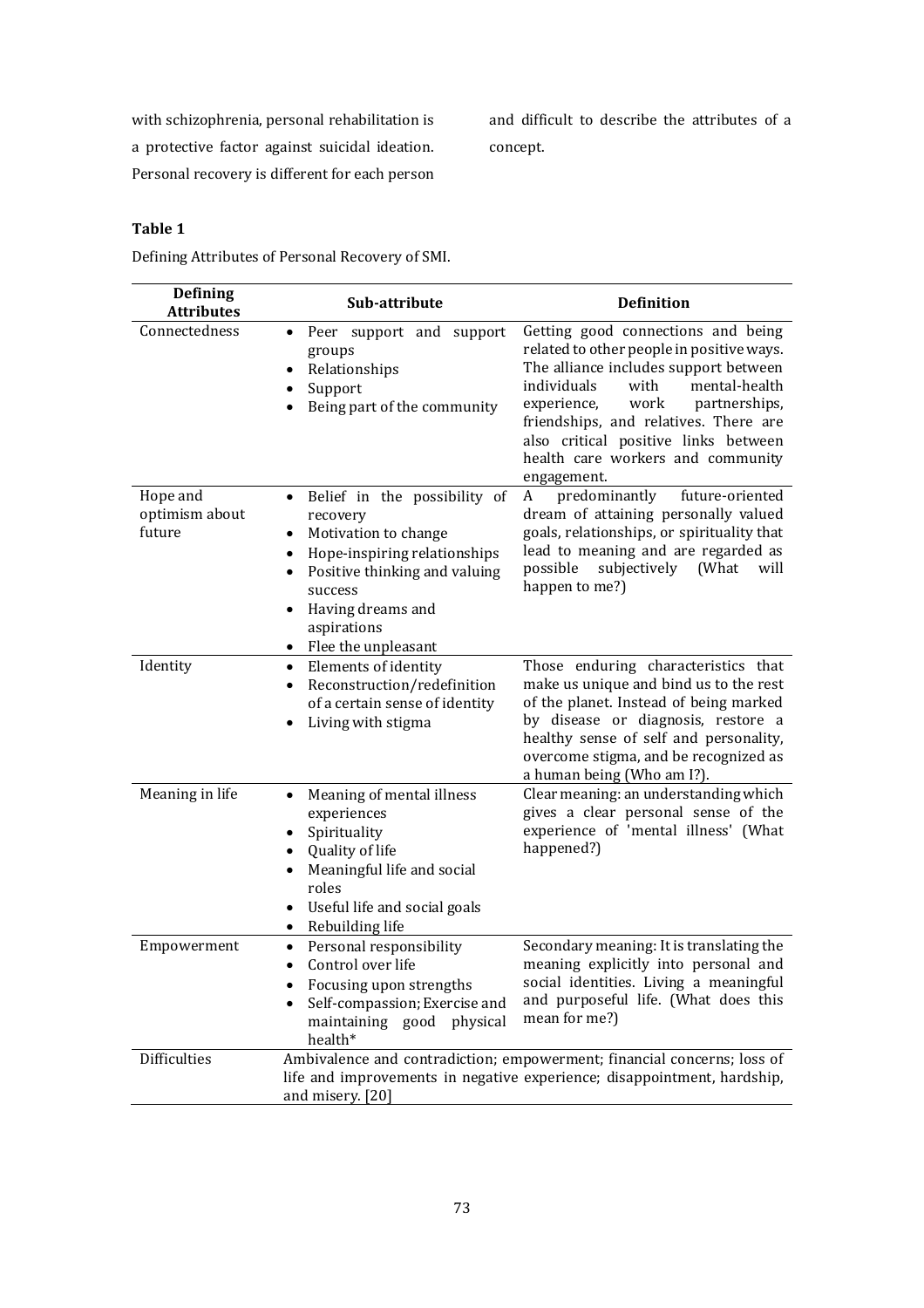The identified attributes of this personal definition provide an alternate conceptual basis for the notion of "reawakening hope and restoring the positive self," as well as "discovering sense and intention within personal development" [21].

# *Constructed Cases*

#### *Model case*

A model case is a 'real situation in life' example—the example use of a definition that contains all the essential attributes without attributes of any other principle. The description of a paradigmatic scenario would be a straightforward instance.

> Chonlada is a 22-year-old student diagnosed with bipolar disorder in the second year in nursing school. Chonlada was a bipolar illness three years before. Her substantial academic achievements and her ability to graduate and to work close home in primary care. As she displayed suspicious behavior on the campus, her relationship with mental health was initiated. She was then referred for treatment to the hospital. She studied suspension from the university and returned home to live with her mother. She stopped sleeping because she always worried about suicide. Her family took her to a hospital for further examination and started a recovery and addiction

rehabilitation **phase**.

Throughout this time, her failure to finish college to achieve his life goals was alienated and humiliated. She stayed with her parents and received therapy in the following two years. She's been stressed often for two years. She managed to adjust her emotional and mental emotions to relieve them. She also has a keen academic interest and recently applied to apply to a nursing school to fulfill her educational objectives. She is proud of her success and anticipates that she will be a nurse. She graduated last year and worked near home for primary care. She has a sense of satisfaction and a sense of happiness.

## *Borderline case*

A borderline case has some, but not all, essential attributes. Their ambiguity lets us see why the argument is so correct.

> Patiwat is a 40-year-old man who spent four years working as a reporter and who lives by himself since he has no family. He heard a voice gossiping and causing damage during the company's last year of employment and (no one listened like him) created issues with peers when he was angry and yelled in response to the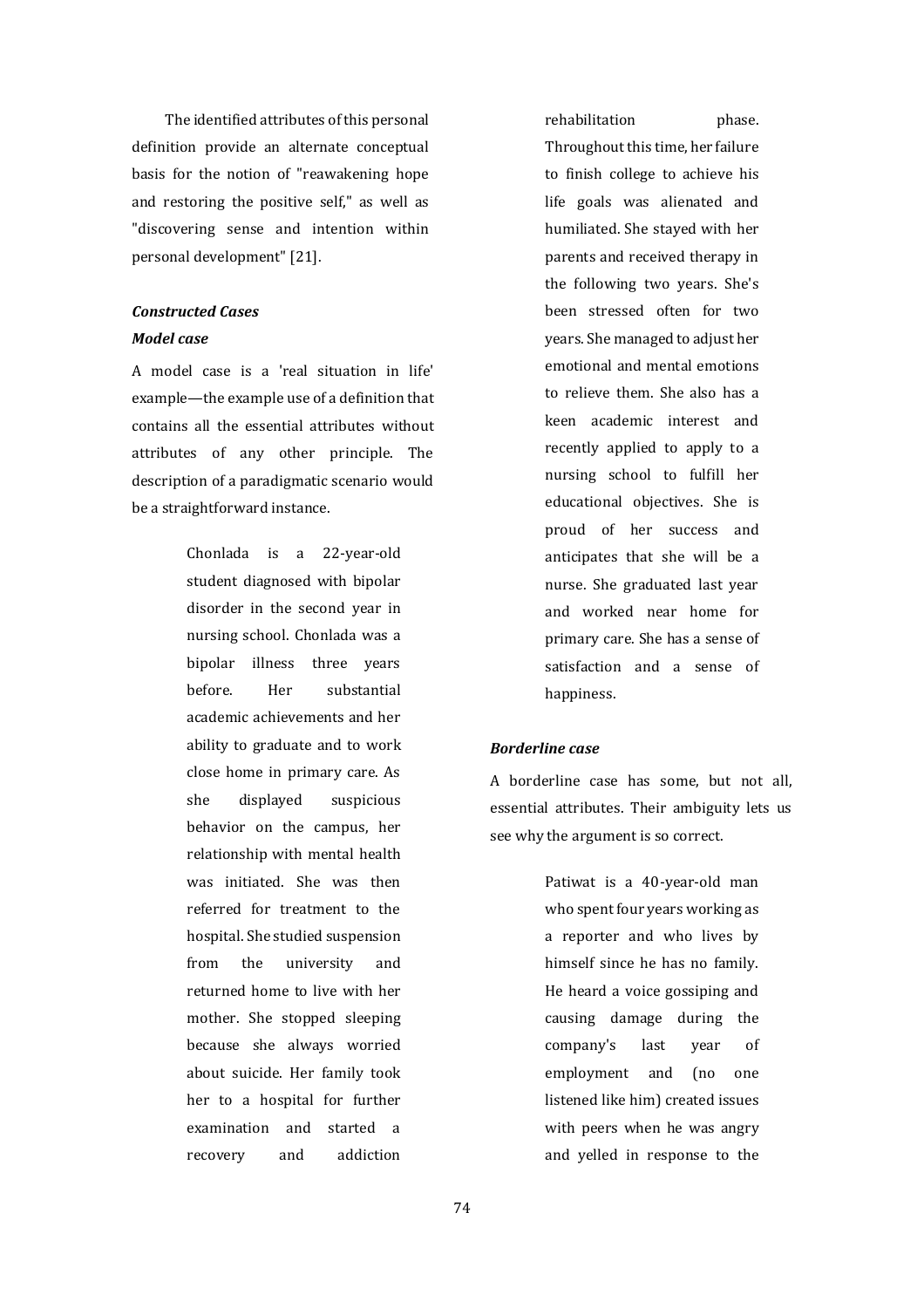sound. From his work, Patiwat has been finished. When his hallucination and paranoia continued, he lost his family and friends. He adhered to his drug system during his time at the homeless shelter, which contributed to no problems in the last four years. He arranged for his caseworker to allow him to release him. He gave himself food to enter the temple. He may function well in the temple, but there are no outside social connections, even though he sees many people every day. He has no purpose in his life since he doesn't have friends, nor does he live up to his mental, social or moral capacities.

#### *Related case*

Related cases do not have essential attributes. They are connected to the core concept and fit in with the leading network, given physical impairments, a person with paraplegia will continue to follow their interests and goals. Similarly, a person with SMI can still pursue his or her aspirations despite mental impairments.

#### *Contrary case*

The opposite case is not a conceptual example. It aims to assist in defining the boundaries.

> For 24 years, Wannachart, a 31, has been living with his partner and homeless with Schizophrenia illness. More than

five years ago, he wanted to see a psychiatrist. Yet the psychiatrist thought he did not understand her conditions. The physicians recommended that he take drugs that would "not help him feel like himself." He declined any treatment. He rejected. Most of the day in his house, he sleeps or watches TV. He is inadequate to help his wife cook food or keep them at home. Even the most straightforward tasks are exhausting. His life doesn't have any promise, and his reliance on him is humiliating, and he is guilty.

#### *Illegitimate case*

Incorrect or inappropriate usage of the word helps when one finds the definition of a phrase entirely different from all the others. Improper cases are not appropriate for this paper because sufficient other examples are exemplary, and the idea of personal rehabilitation is not viewed as illiterate.

### **ANTECEDENTS**

Antecedents are elements that must occur before the appearance of the concept [8]. In the case of Personal Recovery from SMI, the only precursor was identified in this literature is a stigma attached to a mental health diagnosis.

We will play a passive role in the framework of mental well-being and/or their social life in all mental health problems. The stigma of mental health can result in a passive situation in social life, people who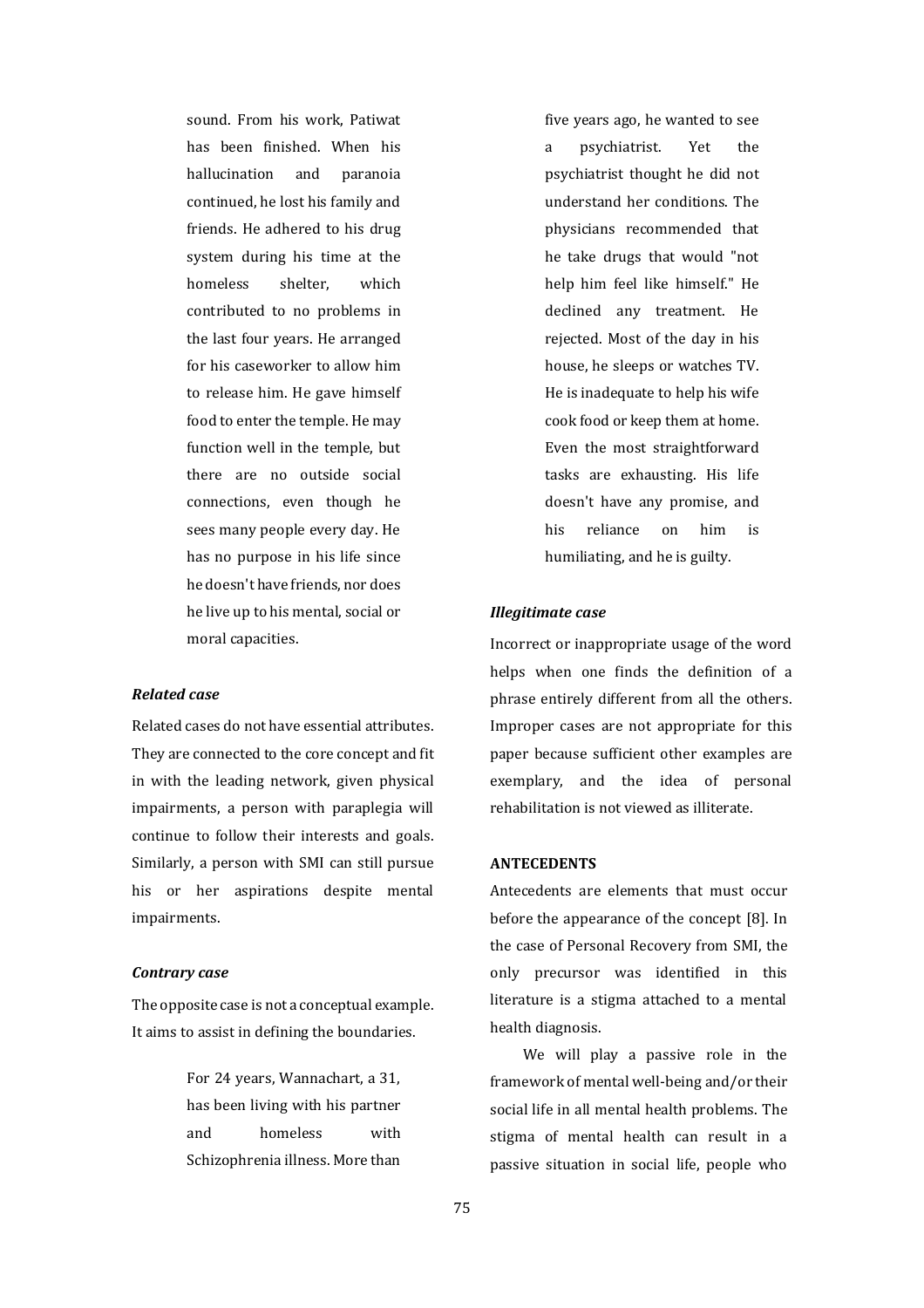take care of them or not listen to what they want, or they feel that they can no longer make their choices themselves [21, 22]. Once classified as having a disorder, individuals may experience anxiety and feel like they must submit themselves to care and rely solely on practitioners in mental health. The ongoing loss of moral integrity, inspiration, optimism, and autonomy will lead to social life becoming disconnected. [22]. Recovery was addressed as going through the traumatic and devastating destruction of the individual's life following the initiation of symptoms that frequently lead to their lives being disrupted. Overwhelmed and suffering, the person sees themself as drastically altered and ruined. [21].

#### **CONSEQUENCES**

Consequences arise from the occurrence of the concept [8]. While the results of SMI's healing have progressed, two main trends have appeared: get back to normal; selfreconstruction. Returning to normality described people as 'going back to their former routines' and 'feeling natural'. Nonetheless, continuing the 'clinical recovery' may suggest shame on those who

are gradually making progress in this process.

Reconstruction of oneself was a crucial developmental consequence of disciplinary recovery [20]. Four other sub-themes involved self-reconstruction. First, "acceptation of a reality of the disease", which allowed for a new perspective "to link self to disease" [20]. The second subtopic, which involves finding out the meaning of the illness experience, has evolved significantly from "new significance, new understanding, and new interpretation" to "new insight", "turning points", and "the process of gradual change" [23]. The third subject, "Perceptive transformation", gives an increased sense of significance in the case of illness. [23]. This transformation into personal perception leads to the final sub-theme of the selfnarrator, who proposed this reorganized auto perception to promote the creation, in the past, in the present, and the future, of a more vibrant story. The nature of this integrated account has enabled 'realist future hopes to be considered and reformulated.' It was a vital element because "recovery begins when people see themselves as someone who could tell a story." The experience of the disease has a less defining role in a personal history by externalization [20].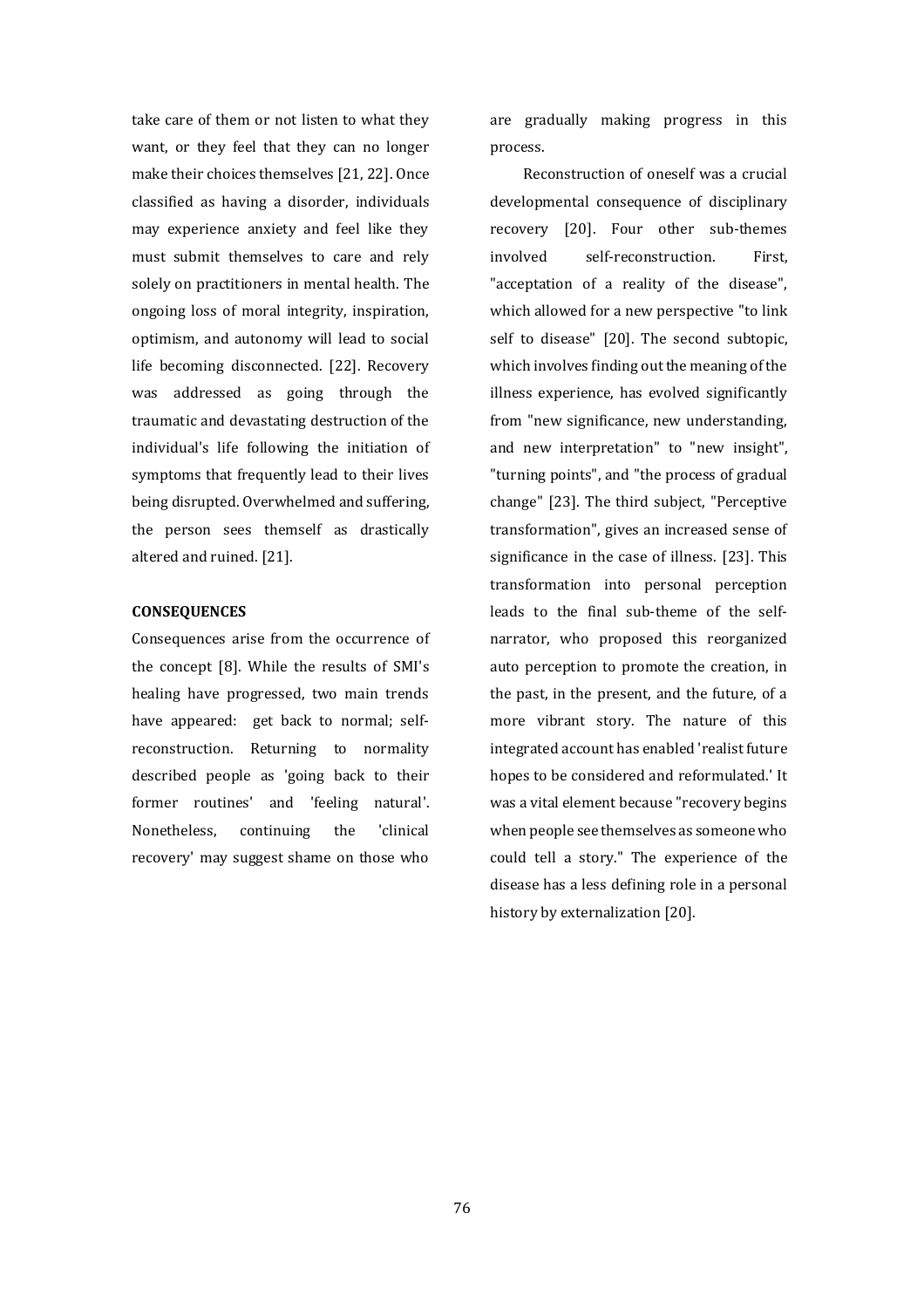

**Fig. 1.** Model of Personal Recovery of SMI.

# **EMPIRICAL REFERENTS**

Empirical reference is those categories that enable us to measure and recognize a clinically relevant phenomenon in research and practice. For personal recovery of SMI, found knowledge exists follow defining attributes that provide section previously, how calculation or assessment can be. It is proposed in the literature that personal rehabilitation does not require objective evaluation because of the subjective complexity of the condition and its multi dimensionalities.

Drapalski, Medoff, Dixon, & Bellack [24] develop a self-report questionnaire is The Maryland Assessment of Recovery in SMI (MARS). The instrument designed for measuring the personal recovery of people with SMI [23], [24]. It differs from other interventions for own improvement in three main ways: 1) it bases on an overarching and agreed concept of personal rehabilitation; 2) it has been developed using a structural psychometric treatment program, and 3) it is built into a theoretical framework which makes it possible to understand better the factors that may affect rehabilitation.

Rossi, Amore, Galderisi, Rocca, Bertolino, Aguglia, & Carpiniello collected and summarized Self-reported 'financial recovery' (SRPR) [25] as follows: (a) Resilience was evaluated using the Adult Resilience Scale (RSA), (b) Self-Esteem Rating Scale (Self-Esteem-RS) was used to assess self-esteem, (c) Recovery style was calculated with the Recovery Style Questionnaire, (d) Quick Cope was collected and summarized. Problemfocused and emotion-focused coping approaches to measuring shame perception and internalized self-rejection were considered.

Assessment for semi-structured interview probing about hope and optimism about future (What will happen to me?), Identity (Who am I?), Meaning in life (What has happened? And What does this mean for me?), Empower (What can I do?), etc.

#### **CONCLUSION**

In the past, the health provider's focus treatment and care were centered on the clinical management of the illness. Personal recovery has become increasingly focused on the policy-making of mental health – the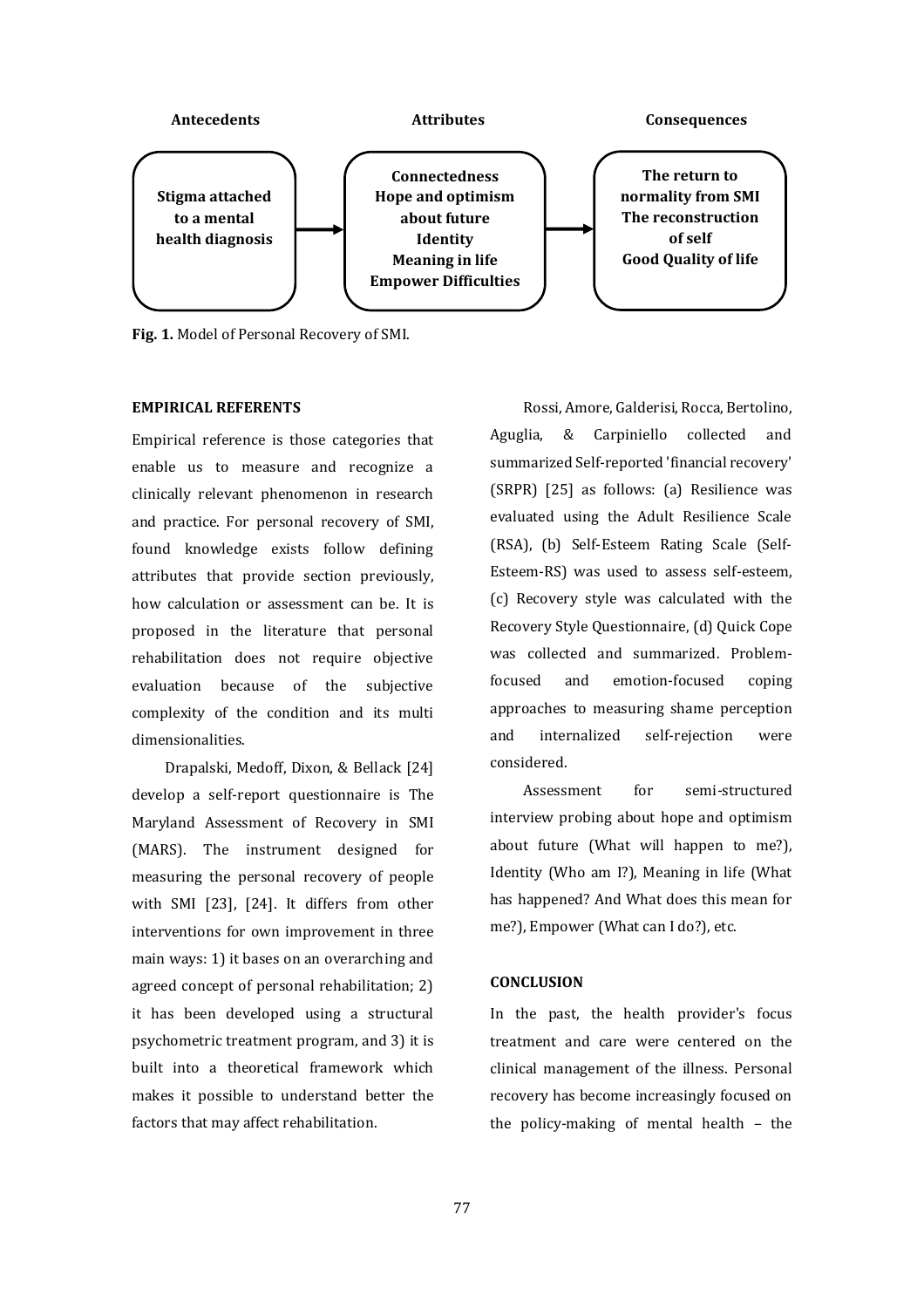rehabilitation of people as an essential component of the healthcare system.

Personal recovery describes as having little or no effects on clinical recovery. In contrast, own recovery includes living a healthy life as defined by the experience of severe mental health issues. Healthy recovery promotes people's health and well-being through setting goals for personal rehabilitation, improving self-esteem, selfconfidence, resilience, willingness to sustain relationships and a sense of purpose. Personal and clinical improvements can go hand in hand but are not mutually exclusive. For a patient, symptom relief or restoration of health can not be a part of healing. On the opposite, it could be crucial to a person's rehabilitation if they enjoy it as something that they want. And every person's recovery is unique.

This paper, drawing on excerpts from the literature, established a definition of personal recovery of SMI describing the definitions, usages, attributes, antecedents, and consequences, as well as implications and empirical references of the term. Based on this study, how an empirical basis might establish for operational concepts has been suggested. It's essential to be noted that this research is a conceptual study of how the idea might be implemented. Further research and development are needed because of the vastness and scope of modern nursing practice.

## **REFERENCES**

[1] M. Slade, Personal recovery and mental illness: A guide for mental health professionals. Cambridge University Press, 2009.

- [2] The American Psychiatric Association (APA), "Diagnostic and statistical manual of mental disorders," Arlingt. Am. Psychiatr. Publ., 2013.
- [3] The Substance Abuse and Mental Health Service **Administration**, "Interdepartmental Serious Mental Illness Coordinating Committee Report," 2019. [Online]. Available: https://www.samhsa.gov/ismicc. [Accessed: 19-Nov-2019].
- [4] N. C. Andreasen, W. T. Carpenter Jr, J. M. Kane, R. A. Lasser, S. R. Marder, and D. R. Weinberger, "Remission in schizophrenia: proposed criteria and rationale for consensus," Am. J. Psychiatry, vol. 162, no. 3, pp. 441–449, 2005.
- [5] M. Slade, M. Amering, and L. Oades, "Recovery: an international perspective," Epidemiol. Psychiatr. Sci., vol. 17, no. 2, pp. 128–137, 2008.
- [6] P. Chester, C. Ehrlich, L. Warburton, D. Baker, E. Kendall, and D. Crompton, "What is the work of recovery oriented practice? A systematic literature review," Int. J. Ment. Health Nurs., vol. 25, no. 4, pp. 270–285, 2016.
- [7] M. Leamy, V. Bird, C. Le Boutillier, J. Williams, and M. Slade, "Conceptual framework for personal recovery in mental health: systematic review and narrative synthesis," Br. J. Psychiatry, vol. 199, no. 6, pp. 445–452, 2011.
- [8] L. O. Walker and K. C. Avant, "Strategy for theory construction in nursing." Norwalk, CT: Appleton & Lange, 2005.
- [9] "In Oxford Dictionary of English online."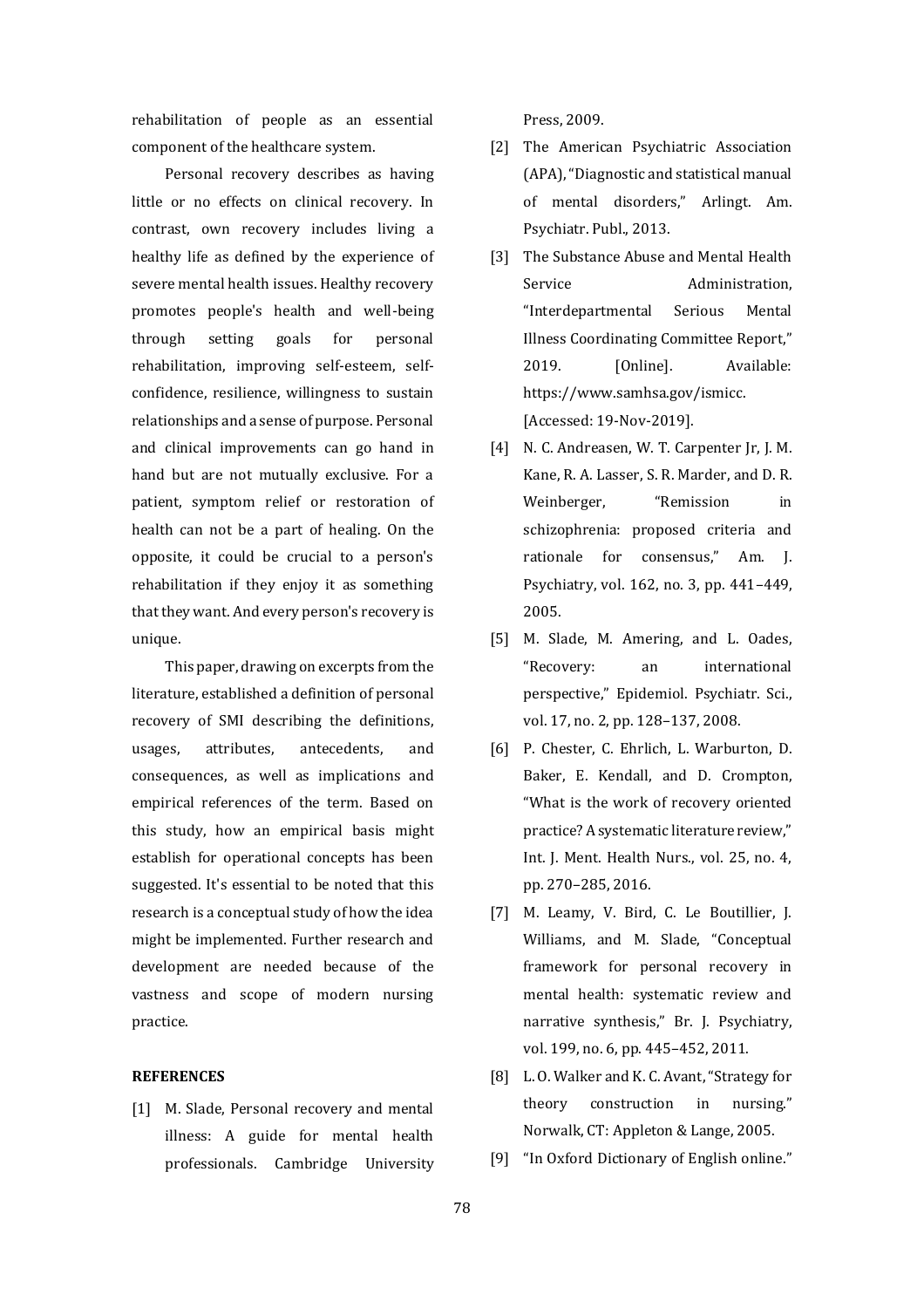[Online]. Available: www.mobisystem.com. [Accessed: 01- Nov-2019].

- [10] "In The LONGMAN Advanced American Dictionary online." [Online]. Available: https://edictfree.com/. [Accessed: 01- Nov-2019].
- [11] "In Merriam-Webster online dictionary." [Online]. Available: https://www.merriamwebster.com/dictionary/personal. [Accessed: 19-Nov-2019].
- [12] "Definition recovery." [Online]. Available: https://recoverycontextinventory.com/ what-is-mental-healthrecovery/definitions-of-recovery/. [Accessed: 01-Nov-2019].
- [13] L. Brennaman and M. L. Lobo, "Recovery from serious mental illness: A concept analysis," Issues Ment. Health Nurs., vol. 32, no. 10, pp. 654–663, 2011.
- [14] The National Institute of Mental Health, "Mental Health Information," 2019. [Online]. Available: https://www.nimh.nih.gov/health/stati stics/mental-illness.shtml. [Accessed: 19-Nov-2019].
- [15] S. M. Silverstein and A. S. Bellack, "A scientific agenda for the concept of recovery as it applies to schizophrenia," Clin. Psychol. Rev., vol. 28, no. 7, pp. 1108–1124, 2008.
- [16] L. Davidson and D. Roe, "Recovery from versus recovery in serious mental illness: One strategy for lessening confusion plaguing recovery," J. Ment. Heal., vol. 16, no. 4, pp. 459–470, 2007.
- [17] A. Shepherd, M. Doyle, C. Sanders, and J.

Shaw, "Personal recovery within forensic settings–Systematic review and meta‐ synthesis of qualitative methods studies," Crim. Behav. Ment. Heal., vol. 26, no. 1, pp. 59–75, 2016.

- [18] E. C. Thomas, K. E. Despeaux, A. L. Drapalski, and M. Bennett, "Personoriented recovery of individuals with serious mental illnesses: A review and meta-analysis of longitudinal findings," Psychiatr. Serv., vol. 69, no. 3, pp. 259– 267, 2018.
- [19] W. H. Organization, "66th Comprehensive Mental Health Action Plan-2013-2020, Geneva, May 27, 2013. World Mental Health Assembly," Agenda Item, vol. 13, 2013.
- [20] S. R. Stuart, L. Tansey, and E. Quayle, "What we talk about when we talk about recovery: a systematic review and bestfit framework synthesis of qualitative literature," J. Ment. Heal., vol. 26, no. 3, pp. 291–304, 2017.
- [21] C.O. McCauley, H.P. McKenna, S. Keeney, and D. F. McLaughlin, "Concept analysis of recovery in mental illness in young adulthood," J. Psychiatr. Ment. Health Nurs., vol. 22, no. 8, pp. 579–589, 2015.
- [22] C. Braehler and M. Schwannauer, "Recovering an emerging self: Exploring reflective function in recovery from adolescent‐onset psychosis," Psychol. Psychother. Theory, Res. Pract., vol. 85, no. 1, pp. 48–67, 2012.
- [23] R. E. Kogstad, T. Ekeland, and J. K. Hummelvoll, "In defence of a humanistic approach to mental health care: recovery processes investigated with the help of clients' narratives on turning points and